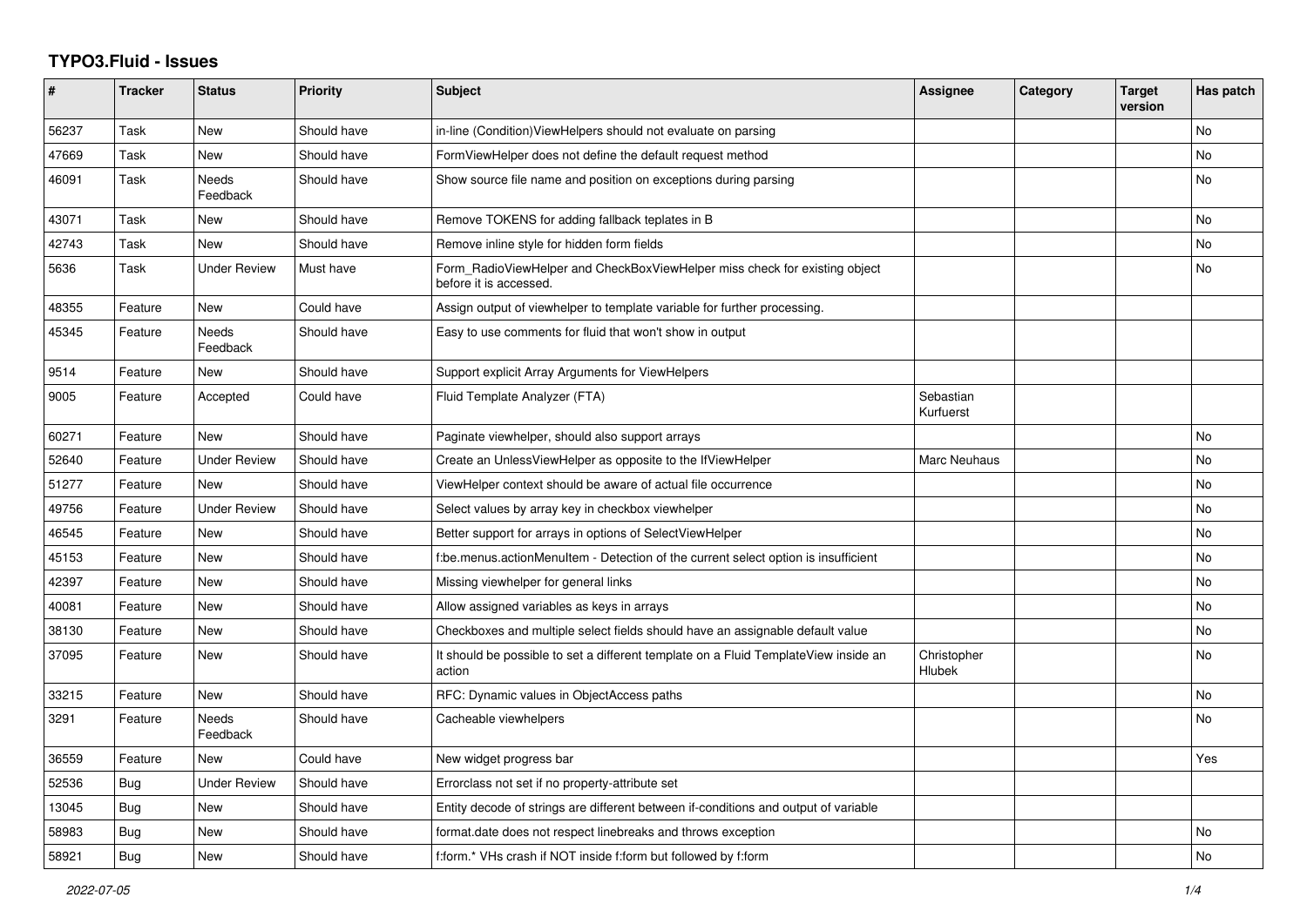| #     | <b>Tracker</b> | <b>Status</b>       | <b>Priority</b> | <b>Subject</b>                                                                                              | <b>Assignee</b>        | Category | <b>Target</b><br>version | Has patch |
|-------|----------------|---------------------|-----------------|-------------------------------------------------------------------------------------------------------------|------------------------|----------|--------------------------|-----------|
| 57885 | Bug            | New                 | Must have       | Inputs are cleared from a second form if the first form produced a vallidation error                        |                        |          |                          | <b>No</b> |
| 55008 | Bug            | <b>Under Review</b> | Should have     | Interceptors should be used in Partials                                                                     | Christian Müller       |          |                          | No        |
| 52591 | Bug            | New                 | Should have     | The Pagination Widget broken for joined objects                                                             |                        |          |                          | No        |
| 52419 | Bug            | New                 | Should have     | Wrong PHPDocs notation for default value inline f:translate viewhelper                                      |                        |          | 2.0                      | No        |
| 50888 | Bug            | <b>Under Review</b> | Should have     | WSOD by changing name of section and if Fluid caches are generated                                          |                        |          |                          | No        |
| 49038 | Bug            | New                 | Must have       | form.select does not select the first item if prependOptionValue is used                                    |                        |          |                          | No        |
| 47006 | Bug            | <b>Under Review</b> | Should have     | widget identifier are not unique                                                                            |                        |          |                          | No        |
| 28554 | <b>Bug</b>     | New                 | Should have     | (v4) implement feature flag to disable caching                                                              |                        |          |                          | No        |
| 28553 | Bug            | New                 | Should have     | improve XHProf test setup                                                                                   |                        |          |                          | No        |
| 28552 | Bug            | New                 | Should have     | (v5) write ViewHelper test for compiled run; adjust functional test to do two passes<br>(uncached & cached) |                        |          |                          | No        |
| 28551 | Bug            | Accepted            | Should have     | (v4) backport VHTest                                                                                        | Sebastian<br>Kurfuerst |          |                          | No        |
| 28550 | Bug            | <b>New</b>          | Should have     | (v4) make widgets cacheable, i.e. not implement childnodeaccess interface                                   |                        |          |                          | <b>No</b> |
| 28549 | Bug            | New                 | Should have     | make widgets cacheable, i.e. not implement childnodeaccess interface                                        |                        |          |                          | No        |
| 32035 | Task           | New                 | Should have     | Improve fluid error messages                                                                                |                        | Core     |                          | Yes       |
| 4704  | Feature        | New                 | Should have     | Improve parsing exception messages                                                                          |                        | Core     |                          |           |
| 1907  | Feature        | New                 | Could have      | Default values for view helpers based on context                                                            |                        | Core     |                          |           |
| 62346 | Feature        | <b>New</b>          | Could have      | f:comment should have high precende                                                                         |                        | Core     | 3.x                      | <b>No</b> |
| 46257 | Feature        | <b>Under Review</b> | Should have     | Add escape sequence support for Fluid                                                                       |                        | Core     |                          | No        |
| 33394 | Feature        | Needs<br>Feedback   | Should have     | Logical expression parser for BooleanNode                                                                   | <b>Tobias Liebig</b>   | Core     |                          | No        |
| 30555 | Feature        | New                 | Could have      | Make TagBuilder more extensible                                                                             |                        | Core     |                          | No        |
| 10472 | Feature        | New                 | Could have      | <b>Fluid Standalone distribution</b>                                                                        |                        | Core     |                          | No        |
| 7608  | Feature        | New                 | Could have      | Configurable shorthand/object accessor delimiters                                                           |                        | Core     |                          | Yes       |
| 39990 | Bug            | New                 | Should have     | Same form twice in one template: hidden fields for empty values are only rendered<br>once                   |                        | Core     |                          | No        |
| 33551 | Bug            | New                 | Must have       | View helper values break out of a partial scope                                                             | Sebastian<br>Kurfuerst | Core     |                          | <b>No</b> |
| 27607 | Bug            | New                 | Must have       | Make Fluid comparisons work when first element is STRING, second is NULL.                                   |                        | Core     |                          | No        |
| 12863 | <b>Bug</b>     | New                 | Should have     | Attributes of a viewhelper can't contain a '-'                                                              | Sebastian<br>Kurfuerst | Core     |                          | No        |
| 3481  | Bug            | New                 | Should have     | Use ViewHelperVariableContainer in PostParseFacet                                                           |                        | Core     |                          | No        |
| 51239 | Bug            | <b>Under Review</b> | Must have       | AbstractViewHelper use incorrect method signature for "\$this->systemLogger->log()"                         | Adrian Föder           | Core     |                          | Yes       |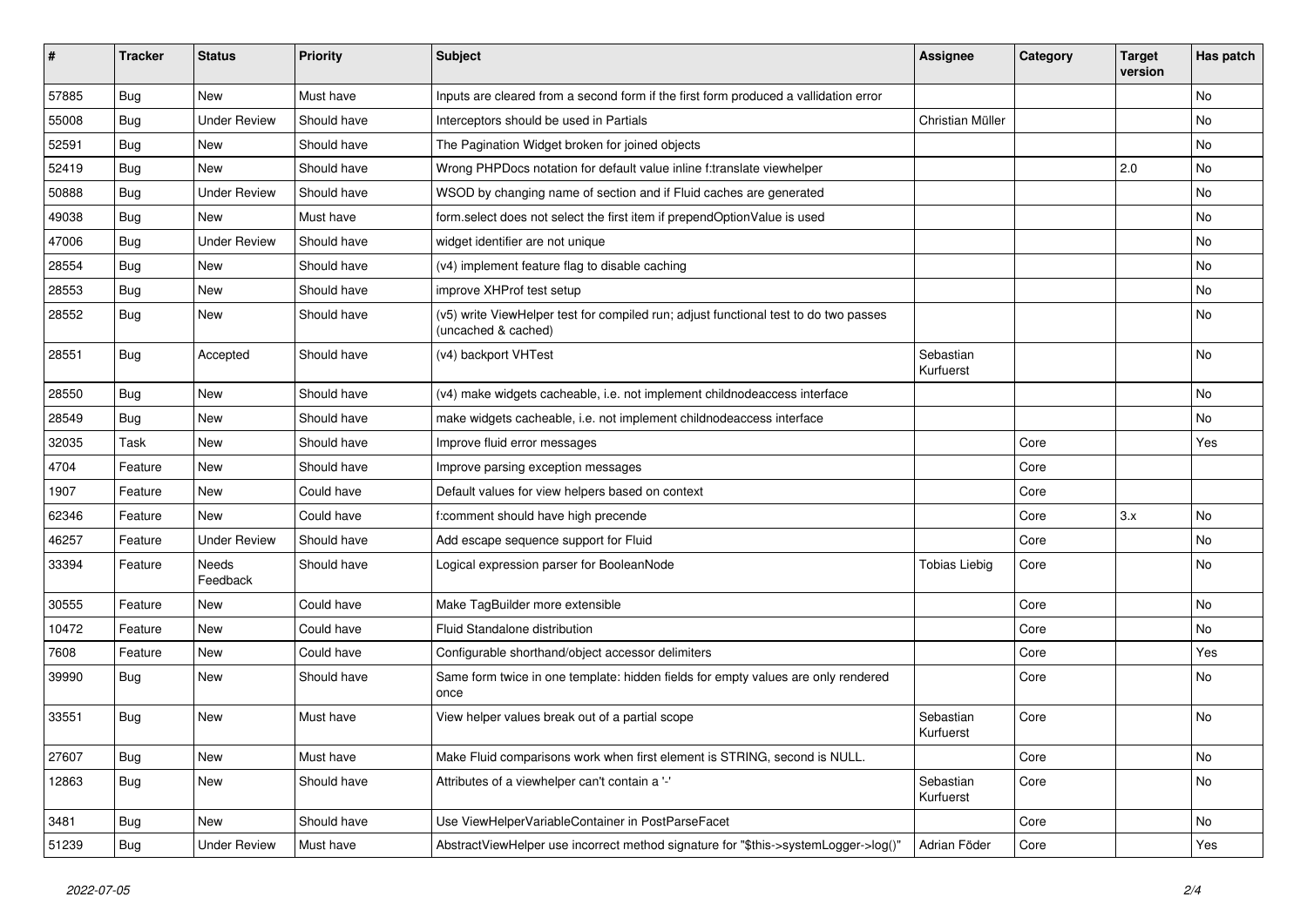| #     | <b>Tracker</b> | <b>Status</b>            | <b>Priority</b>      | <b>Subject</b>                                                                                         | Assignee               | Category           | <b>Target</b><br>version | Has patch                    |
|-------|----------------|--------------------------|----------------------|--------------------------------------------------------------------------------------------------------|------------------------|--------------------|--------------------------|------------------------------|
| 45394 | Task           | New                      | Should have          | Forwardport Unit test for standalone view                                                              |                        | View               |                          | <b>No</b>                    |
| 43072 | Task           | New                      | Should have          | Remove TOKENS for adding templates fallback in Backporter                                              |                        | View               |                          | No                           |
| 60181 | Feature        | New                      | Could have           | Caching mechanism for Fluid Views/Templates                                                            |                        | View               |                          | No                           |
| 8989  | Feature        | <b>Needs</b><br>Feedback | Could have           | Search path for fluid template files                                                                   |                        | View               |                          | No                           |
| 46289 | Bug            | Needs<br>Feedback        | Should have          | Enable Escaping Interceptor in XML request format                                                      |                        | View               | 2.0.1                    | No                           |
| 38369 | Bug            | New                      | Must have            | Resource ViewHelpers should not fall back to request package                                           |                        | View               |                          | No                           |
| 9950  | Task           | New                      | Should have          | Binding to nested arrays impossible for form-elements                                                  |                        | ViewHelpers        |                          |                              |
| 54195 | Task           | New                      | Should have          | Rename and move FormViewHelper's errorClass value, currently 'f3-form-error'                           | Adrian Föder           | ViewHelpers        |                          | <b>No</b>                    |
| 34309 | Task           | New                      | Could have           | Unknown ViewHelpers cause exception - should be handled more graceful                                  |                        | ViewHelpers        |                          | No                           |
| 26664 | Task           | <b>New</b>               | Won't have this time | Clean up Form ViewHelpers                                                                              |                        | ViewHelpers        |                          | No                           |
| 26658 | Task           | New                      | Won't have this time | Make Form ViewHelpers consistent                                                                       |                        | ViewHelpers        |                          | No                           |
| 10911 | Task           | New                      | Should have          | Tx_Fluid_ViewHelpers_Form_AbstractFormViewHelper->renderHiddenIdentityField<br>should be more reliable |                        | <b>ViewHelpers</b> |                          | <b>No</b>                    |
| 8491  | Task           | Needs<br>Feedback        | Should have          | link.action and uri.action differ in absolute argument                                                 | Karsten<br>Dambekalns  | ViewHelpers        |                          | <b>No</b>                    |
| 60003 | Feature        | New                      | Should have          | Add required-Attribute to f:form.password                                                              |                        | ViewHelpers        |                          | No                           |
| 51100 | Feature        | New                      | Must have            | Links with absolute URI should have the option of URI Scheme                                           |                        | ViewHelpers        |                          | No                           |
| 43346 | Feature        | <b>Under Review</b>      | Should have          | Allow property mapping configuration via template                                                      | Karsten<br>Dambekalns  | ViewHelpers        | 2.1                      | <b>No</b>                    |
| 39936 | Feature        | New                      | Should have          | registerTagAttribute should handle default values                                                      |                        | ViewHelpers        |                          | No                           |
| 36410 | Feature        | New                      | Should have          | Allow templates to send arguments back to layout                                                       |                        | ViewHelpers        |                          | No                           |
| 5933  | Feature        | Accepted                 | Should have          | Optional section rendering                                                                             | Sebastian<br>Kurfuerst | ViewHelpers        |                          | <b>No</b>                    |
| 3725  | Feature        | New                      | Could have           | <b>CSS Engine</b>                                                                                      | Christian Müller       | ViewHelpers        |                          | No                           |
| 65424 | Bug            | <b>Under Review</b>      | Should have          | SelectViewHelper must respect option(Value Label)Field for arrays                                      |                        | ViewHelpers        |                          | No                           |
| 59057 | Bug            | <b>Under Review</b>      | Must have            | Hidden empty value fields shoud be disabled when related field is disabled                             | Bastian<br>Waidelich   | ViewHelpers        |                          | <b>No</b>                    |
| 54284 | <b>Bug</b>     | New                      | Should have          | Default Option for Switch/Case VH                                                                      |                        | ViewHelpers        |                          | $\operatorname{\mathsf{No}}$ |
| 49600 | Bug            | New                      | Should have          | f:form tag shown as a HTML on frontend                                                                 |                        | ViewHelpers        |                          | No                           |
| 44234 | Bug            | <b>Under Review</b>      | Should have          | selectViewHelper's sorting does not respect locale collation                                           |                        | ViewHelpers        | 2.1                      | No                           |
| 40998 | Bug            | <b>Under Review</b>      | Should have          | Missing parent request namespaces in form field name prefix                                            | Sebastian<br>Kurfuerst | ViewHelpers        | 1.1.1                    | No                           |
| 40064 | <b>Bug</b>     | New                      | Must have            | Multiselect is not getting persisted                                                                   |                        | ViewHelpers        |                          | No                           |